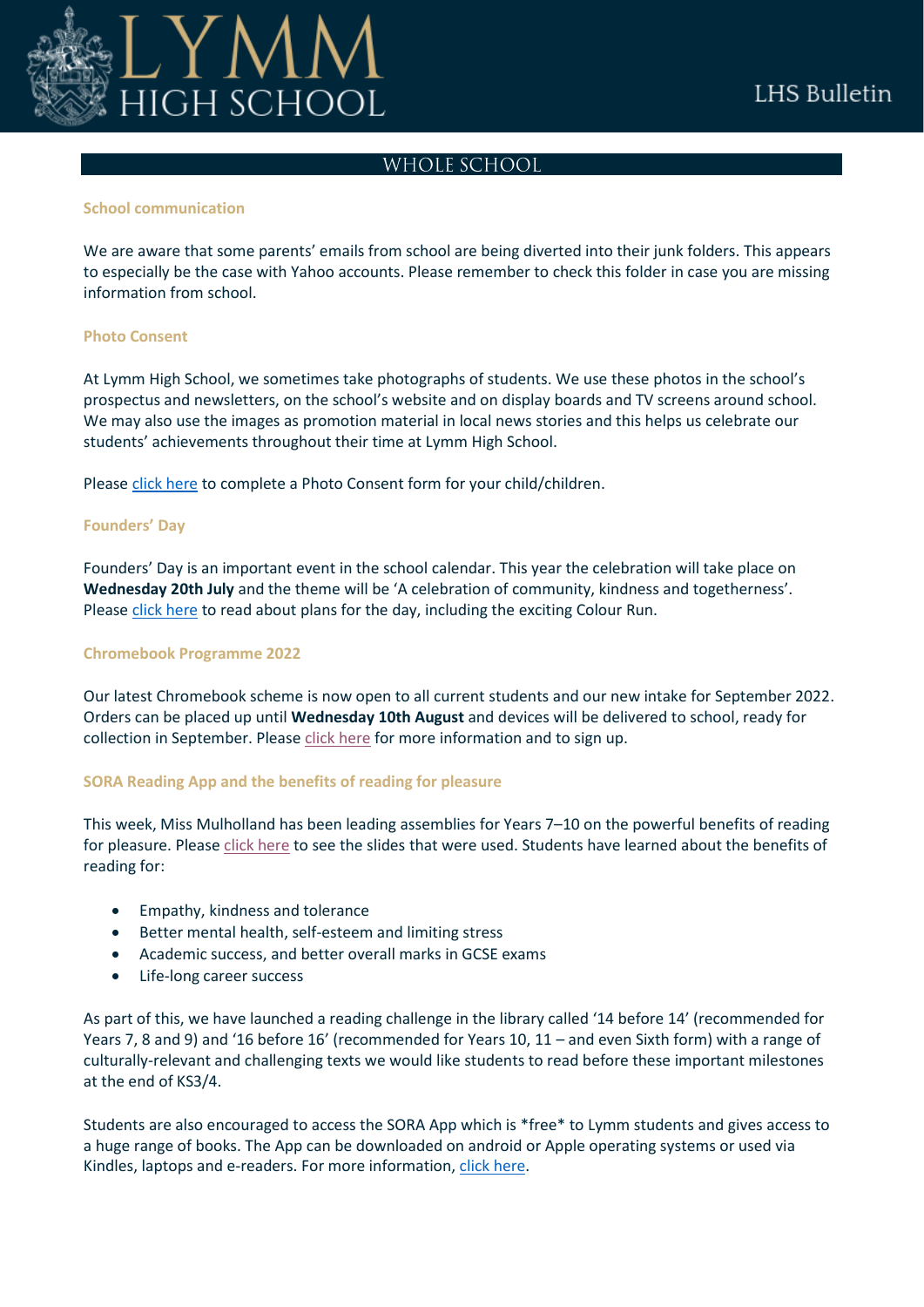With the summer approaching, there has never been a better time for students to explore reading for pleasure for their mental health, personal development and all-round success.

## **Visual Arts and Technology Department's End-of-Year Exhibition**

All are invited to the Visual Arts and Technology Department's evening to celebrate the work of Year 11 and Year 13 students. This will take place on **Wednesday 29th June** at 6–8pm in the Sixth Form Lower Hex.

The exhibition will feature work from:

- GCSE Design Technology
- GCSE Fine Art
- GCSE Fashion/Textiles
- GCSE Photography
- A' level 3D Design
- A' Level Fine Art
- A' Level Photography

## **Uniform recycling**

If you have any good-condition school uniform (lower school, Sixth Form or PE kit) that you no longer need, please consider donating these items to school so they can be shared with those who need it. If possible, please wash items before donating. There is a drop-off point in main reception. If you have any questions, please email [nbeck@lymmhigh.org.uk](mailto:nbeck@lymmhigh.org.uk)

#### **Online school shop**

Parents may not be aware that our school shop is now online. Uniform can be ordered on a 'click and collect' basis by [clicking here.](https://shop.lymmhigh.org.uk/uniform-guidelines/)

#### **Cashless catering**

Please remember to top up your child's cashless catering account via Parent Pay to ensure your child is able to purchase food at break and during lunchtimes. You ca[n click here](https://www.lymmhigh.org.uk/wp-content/uploads/2021/06/2020-2021-Lymm-Diner-Main-Menu-A4.pdf) to view the lunch menu, which changes each day. The price list can be [viewed here.](https://www.lymmhigh.org.uk/wp-content/uploads/2021/10/2020-21-Lymm-Diner-Price-Lists.pdf)

#### **Amazon Smile**

You can help us raise money for Lymm High's PTA while online shopping at no extra cost to yourselves. All you need to do is sign up for the Amazon Smile Account by clicking here: [smile.amazon.co.uk: You shop.](https://smile.amazon.co.uk/gp/chpf/homepage/ref=smi_chpf_redirect?ie=UTF8&ein=515801-0&ref_=smi_ext_ch_515801-0_cl&fbclid=IwAR2Uq0Fft0D1JtTdcxdQI0ycnuZ7ORfMP9yBAkdDQO7lK-8Yc-0BNfGfaWA)  [Amazon gives.](https://smile.amazon.co.uk/gp/chpf/homepage/ref=smi_chpf_redirect?ie=UTF8&ein=515801-0&ref_=smi_ext_ch_515801-0_cl&fbclid=IwAR2Uq0Fft0D1JtTdcxdQI0ycnuZ7ORfMP9yBAkdDQO7lK-8Yc-0BNfGfaWA) Any of your Amazon purchases will then benefit our school by giving us a little cash each time. Thank you for your support.

#### **LHS Lottery**

Congratulations to this week's school lottery winner who won £75! You could be a winner too! If you have not signed up for our lottery yet, please head to our dedicated lottery website [here.](https://www.yourschoollottery.co.uk/lottery/school/lymm-high-school) If you want to find out how the school lottery works, pleas[e click here.](https://www.lymmhigh.org.uk/wp-content/uploads/2021/01/how-it-works-printable.pdf) Tickets are only £1 each week and your support would be hugely appreciated.